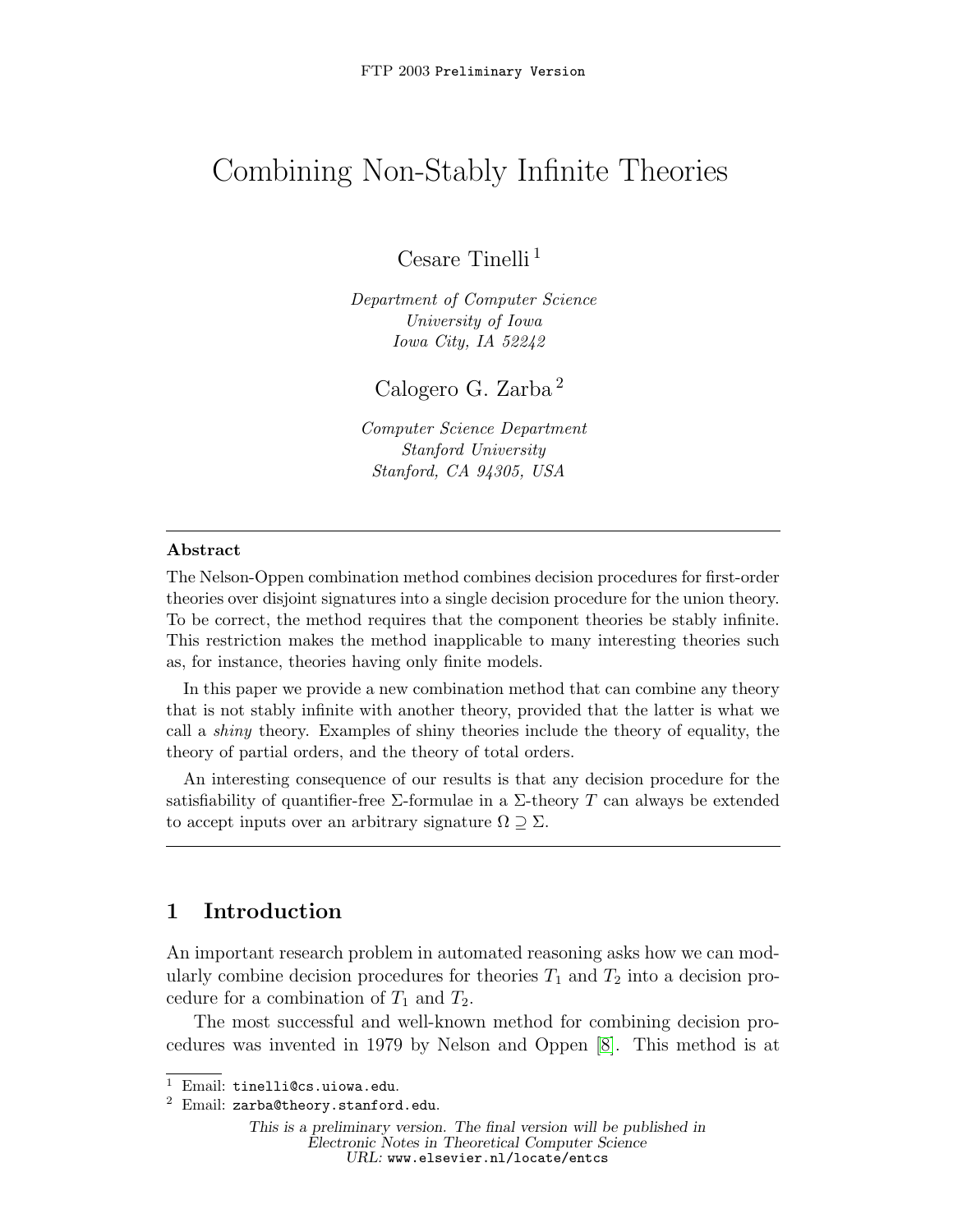the heart of the verification systems CVC [\[12\]](#page-13-0), ESC [\[3\]](#page-12-1), EVES [\[2\]](#page-12-2), and SDVS [\[6\]](#page-12-3), among others.

The Nelson-Oppen method allows us to decide the satisfiability of quantifierfree formulae in a combination T of a theory  $T_1$  and a theory  $T_2$ , by using as black boxes the decision procedures for the satisfiability of quantifier-free formulae in  $T_1$  and in  $T_2$ . To be correct, the Nelson-Oppen method requires that the theories  $T$ ,  $T_1$ , and  $T_2$  satisfy the following restrictions:

- T is logically equivalent to  $T_1 \cup T_2$ ;
- the signatures of  $T_1$  and  $T_2$  are disjoint;
- $T_1$  and  $T_2$  are both stably infinite.<sup>[3](#page-1-0)</sup>

There are several interesting combination problems that do not satisfy all these restrictions.

In this paper we concentrate on the issue of relaxing the stable infiniteness restriction. This is an important research problem at the theoretical level because it allows us to better understand the foundations of combination problems, and to prove more decidability results by combination techniques. But it is also interesting at a practical level because (i) proving that a given theory is stably infinite is not always easy, and (ii) many interesting theories, such as those admitting only finite models, are not stably infinite.

We show that when one component theory satisfies a stronger property than stable infiniteness, which we call *shininess*,<sup>[4](#page-1-1)</sup> then the other component theory does not need to be stably infinite for their decision procedures to be combinable. We do that by providing and proving correct an extension of the Nelson-Oppen method that, in addition to propagating equality constraints between the component decision procedures, also propagates certain cardinality constraints.

Examples of shiny theories include the theory of equality, the theory of partial orders, and the theory of total orders. In particular, the fact that the theory of equality is shiny leads to a notable side result:

**Result 1.** If the satisfiability in a  $\Sigma$ -theory T of quantifier-free  $\Sigma$ -formulae is decidable, then the satisfiability in  $T$  of quantifier-free formulae over any arbitrary signature  $\Omega \supset \Sigma$  is also decidable.

Result 1 was proven by Policriti and Schwartz  $[11]$  for theories T that are universal. It was also known for theories  $T$  that are stably infinite, since in this case one can use the Nelson-Oppen method to combine the decision procedure for T with one for the theory of equality over the symbols in  $\Omega \setminus \Sigma$ . In this paper we prove that Result 1 holds regardless of whether  $T$  is universal or not, and regardless of whether  $T$  is stably infinite or not.

<span id="page-1-0"></span><sup>3</sup> See Definition [2.2.](#page-3-0)

<span id="page-1-1"></span><sup>4</sup> See Definition [2.5.](#page-4-0)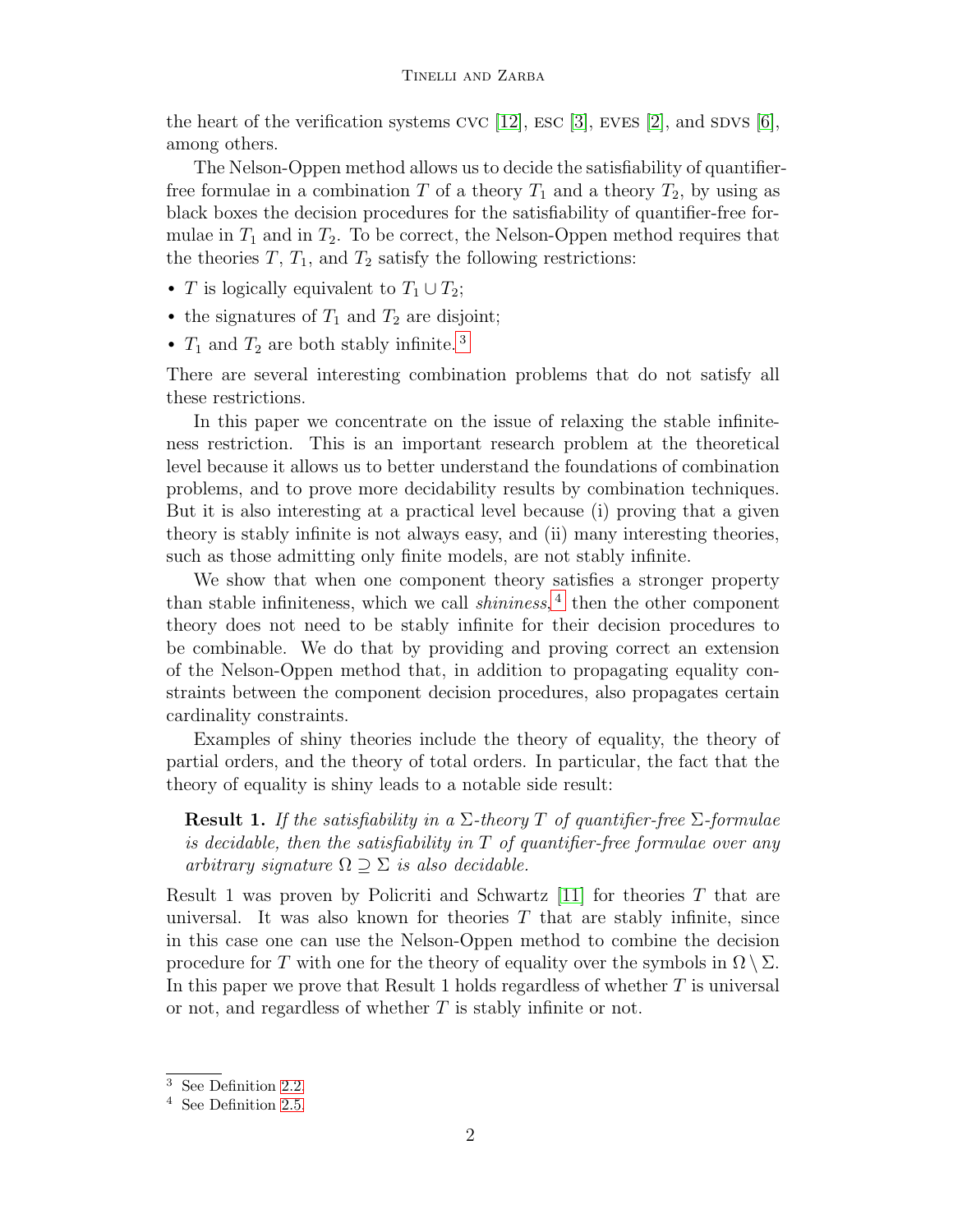#### 1.1 Related work.

Several researchers have worked on relaxing the requirements of the Nelson-Oppen combination method. The disjointness problem was addressed by Ghilardi [\[4\]](#page-12-4), Tinelli [\[13\]](#page-13-2), Tinelli and Ringeissen [\[15\]](#page-13-3) and Zarba [\[20\]](#page-13-4). The stably infiniteness requirement was addressed by Baader and Tinelli [\[1\]](#page-12-5) for combinations problems concerning the word problem, and by Zarba [\[17,](#page-13-5)[18,](#page-13-6)[19\]](#page-13-7) for combinations of integers with lists, sets, and multisets. (The latter works by Zarba consider combination problems other than simple set-theoretic union.)

#### 1.2 Organization of the paper

The paper is organized as follows. In Section [2](#page-2-0) we introduce some preliminary notions, including the notion of a shiny theory. In Section [3](#page-4-1) we describe our combination method. In Section [4](#page-5-0) we provide two examples showing our method in action. In Section [5](#page-7-0) we prove that our method is correct. In Section [6](#page-8-0) we prove that the theory of equality is shiny. We conclude in Section [7](#page-11-0) with directions for further research.

In order to focus on the main results, we omit here the proofs that the theories of partial and total orders are shiny. They can be found in the long version of this paper [\[16\]](#page-13-8).

## <span id="page-2-0"></span>2 Preliminaries

A *signature*  $\Sigma$  is composed by a set  $\Sigma^C$  of constants, a set  $\Sigma^F$  of function symbols, and a set  $\Sigma^{\bar{P}}$  of predicate symbols. We use the standard notions of  $(\Sigma$ -)term, atom, literal, formula, and sentence. We use  $\approx$  to denote the equality logical symbol. We abbreviate with  $s \not\approx t$  the negation of a literal  $s \approx t$ , and we identify a conjunction of formulae  $\varphi_1 \wedge \cdots \wedge \varphi_n$  with the set  $\{\varphi_1,\ldots,\varphi_n\}.$ 

If  $\varphi$  is a term or a formula,  $vars(\varphi)$  denotes the set of variables occurring in  $\varphi$ . Similarly, if  $\Phi$  is a set of terms or a set of formulae,  $vars(\Phi)$  denotes the set of variables occurring in Φ.

For a signature  $\Sigma$ , a  $\Sigma$ -interpretation A with domain A over a set V of variables is a map which interprets each variable x as an element  $x^{\mathcal{A}} \in A$ , each constant  $c \in \Sigma^C$  as an element  $c^{\mathcal{A}} \in A$ , each function symbol  $f \in \Sigma^F$  of arity n as a function  $f^{\mathcal{A}}: A^n \to A$ , and each predicate symbol  $P \in \Sigma^{\mathcal{P}}$  of arity n as a subset  $P^{\mathcal{A}}$  of  $A^n$ . We adopt the convention that calligraphic letters  $\mathcal{A}, \mathcal{B}, \ldots$  denote interpretations, while the corresponding Roman letters  $A$ ,  $B, \ldots$  denote the domains of the interpretations.

Let A be a  $\Sigma$ -interpretation over a set V of variables. For a  $\Sigma$ -term t over V, we denote with  $t^{\mathcal{A}}$  the evaluation of t under the interpretation  $\mathcal{A}$ . Likewise, for a  $\Sigma$ -formula  $\varphi$  over V, we denote with  $\varphi^{\mathcal{A}}$  the truth-value of  $\varphi$  under the interpretation A. If T is a set of  $\Sigma$ -terms over V, we denote with  $T^{\mathcal{A}}$  the set  $\{t^{\mathcal{A}}\mid t\in T\}.$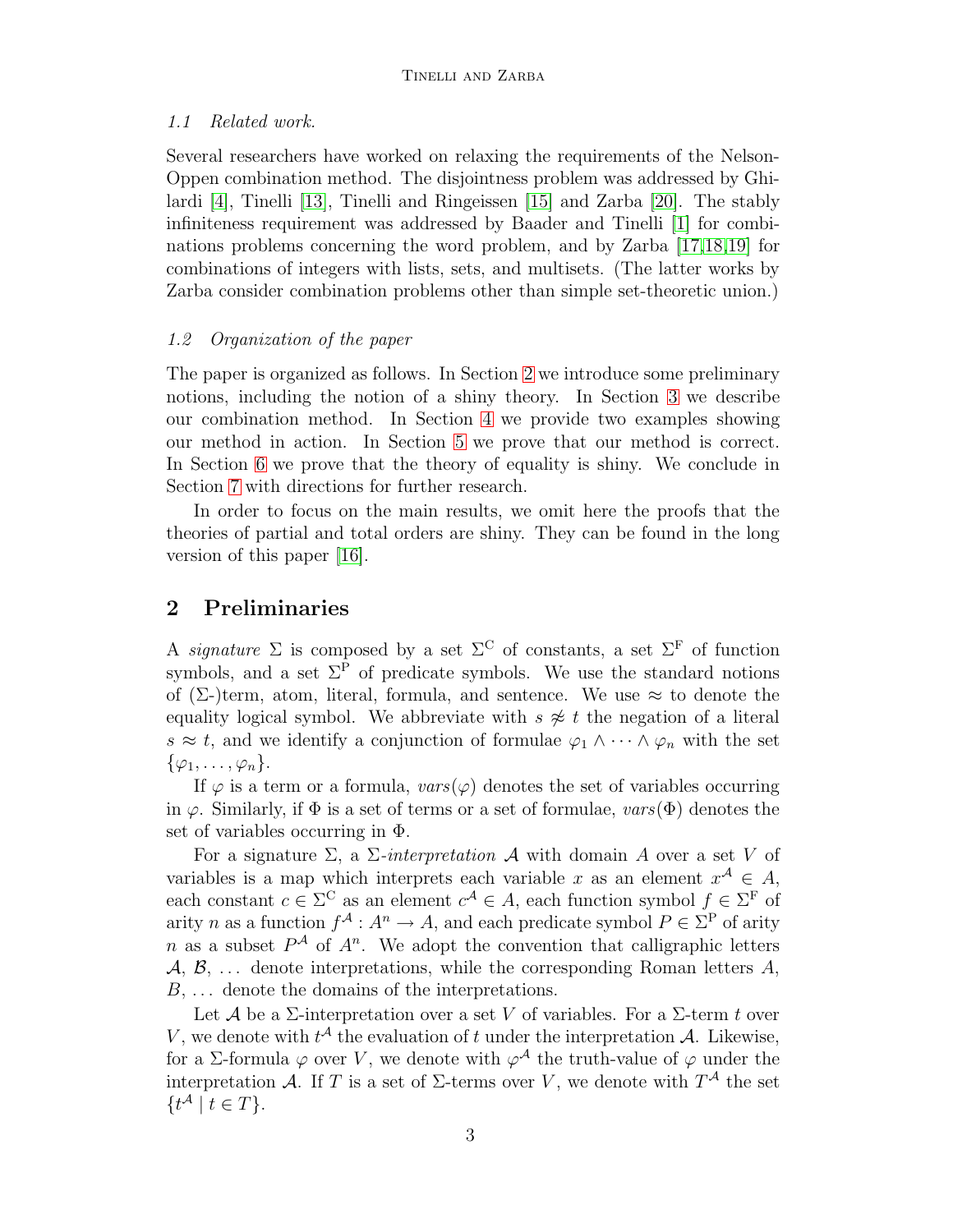A formula  $\varphi$  is *satisfiable*, if it is true under some interpretation, and unsatisfiable otherwise.

We use the standard model-theoretic notions of *embedding* and of *isomor*phism between interpretations [\[5\]](#page-12-6).

**Definition 2.1** Let  $\Sigma$  be a signature, and let A and B be  $\Sigma$ -interpretations over some set V of variables. A map  $h : A \to B$  is an EMBEDDING of A into B if the following conditions hold:

- $h$  is injective;
- $h(u^{\mathcal{A}}) = u^{\mathcal{B}}$  for each variable or constant  $u \in V \cup \Sigma^{C}$ ;
- $h(f^{\mathcal{A}}(a_1,\ldots,a_n)) = f^{\mathcal{B}}(h(a_1),\ldots,h(a_n)),$  for each *n*-ary function symbol  $f \in \Sigma^{\mathrm{F}}$  and  $a_1, \ldots, a_n \in A;$
- $(a_1, \ldots, a_n) \in P^{\mathcal{A}}$  if and only if  $(h(a_1), \ldots, h(a_n)) \in P^{\mathcal{B}}$ , for each *n*-ary predicate symbol  $P \in \Sigma^{\mathcal{P}}$  and  $a_1, \ldots, a_n \in A$ .

An ISOMORPHISM of  $A$  into  $B$  is a surjective (and therefore bijective) embedding of  $A$  into  $B$ .

A Σ-theory is any set of Σ-sentences. Given a Σ-theory T, a T-model is a  $\Sigma$ -interpretation that satisfies all sentences in T. A formula  $\varphi$  is T. satisfiable if it is satisfied by some T-model, and it is T-unsatisfiable otherwise. Given a set L of formulae, the *satisfiability problem* of T with respect to L is the problem of deciding, for each formula  $\varphi$  in L, whether or not  $\varphi$  is T-satisfiable. When we do not specify  $L$ , it is implicitly assumed that  $L$  is the set of all Σ-formulae. However, when we say "quantifier-free satisfiability problem", without specifying  $L$ , then we implicitly assume that  $L$  is the set of all quantifier-free Σ-formulae.

We use the usual notion of stable infiniteness for a theory, together with its "dual" one, which we call stable finiteness.

<span id="page-3-0"></span>**Definition 2.2** A  $\Sigma$ -theory T is STABLY INFINITE (respectively, STABLY FI-NITE) if every quantifier-free Σ-formula  $\varphi$  is T-satisfiable if and only if it is satisfied by a T-interpretation  $A$  whose domain  $A$  is infinite (respectively, finite).

Examples of stably infinite theories include the theory of equality,  $5$  the theory of integer arithmetic, the theory of rational arithmetic, the theory of lists, and the theory of arrays. Examples of stably finite theories include the theory of equality, all theories satisfied only by finite interpretations, and all theories finitely axiomatized by formulae in the Bernays-Schönfinkel-Ramsey class.

Note that a theory can be both stably finite and stably infinite. We will show that in Section [6](#page-8-0) for the theory of equality.

<span id="page-3-2"></span><span id="page-3-1"></span><sup>&</sup>lt;sup>5</sup> Since we regard  $\approx$  as a logical symbol, for us the theory of equality and the empty theory are the same theory.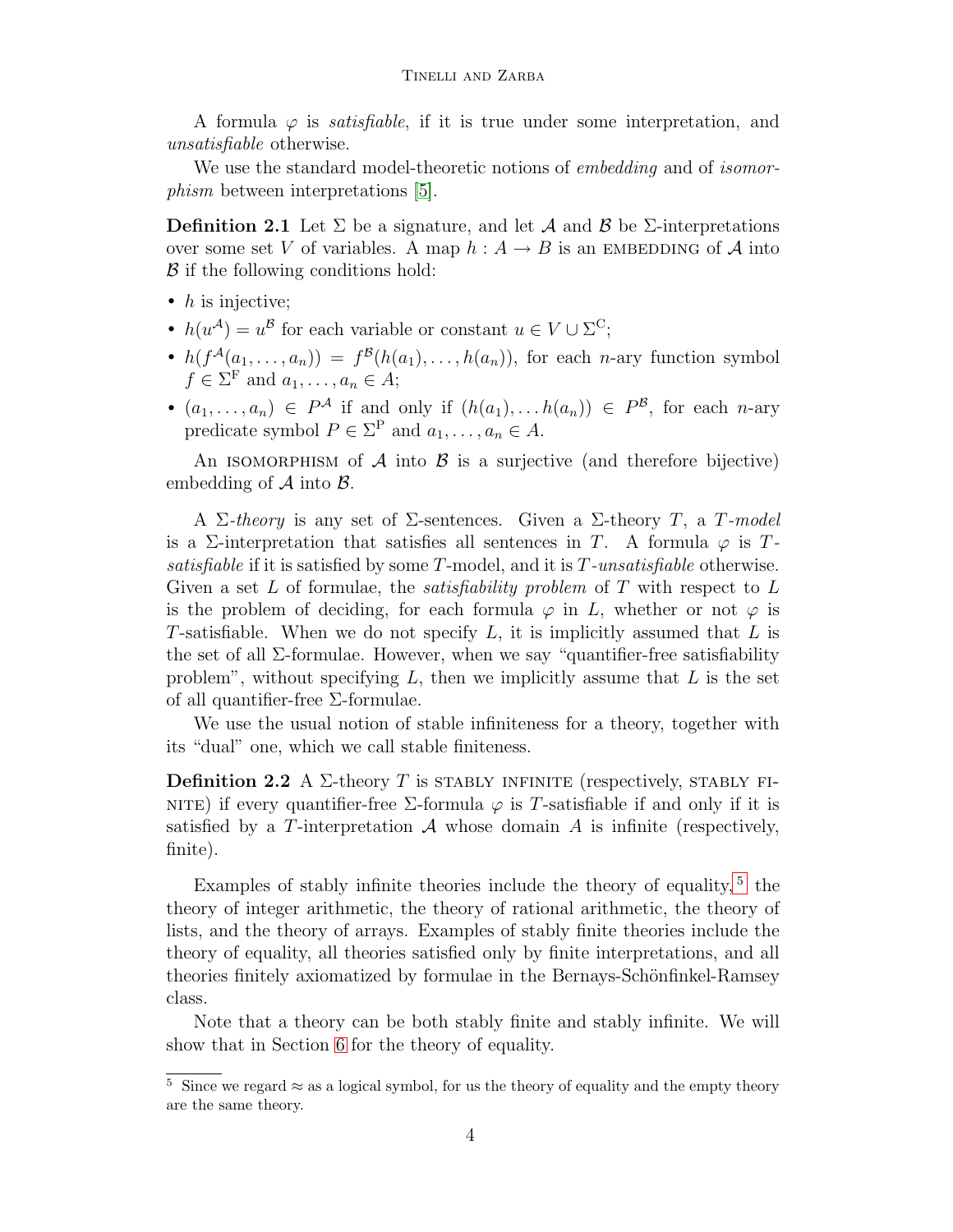**Definition 2.3** A Σ-theory T is smooth if for every quantifier-free Σ-formula  $\varphi$ , for every T-model A satisfying  $\varphi$ , and for every cardinal number  $\kappa > |A|$ there exists a T-model B satisfying  $\varphi$  such that  $|B| = \kappa$ .

A direct consequence of Definition [2.3](#page-3-2) is that every smooth theory is stably infinite. The following proposition is useful when proving that a theory is smooth.

<span id="page-4-2"></span>**Proposition 2.4** A  $\Sigma$ -theory T is smooth if and only if for every quantifierfree  $\Sigma$ -formula  $\varphi$  and every finite T-model  $\mathcal A$  of  $\varphi$ , there exists a T-model  $\mathcal B$ of  $\varphi$  such that  $|B| = |A| + 1$ .

Given a theory T and a T-satisfiable quantifier-free formula  $\varphi$ , we denote with mincard  $T(\varphi)$  the smallest cardinality of a T-model satisfying  $\varphi$ . Note that if T is a stably finite theory then, for every T-satisfiable formula  $\varphi$ ,  $mincard_T(\varphi)$  is a natural number.

<span id="page-4-0"></span>**Definition 2.5** A  $\Sigma$ -theory T is SHINY if it is both smooth and stably finite, and such that  $mincard_T$  is computable.

## <span id="page-4-1"></span>3 The combination method

Let S be a shiny  $\Sigma$ -theory and let T be an  $\Omega$ -theory such that  $\Sigma \cap \Omega = \emptyset$ and the quantifier-free satisfiability problems of S and of T are decidable. We now describe a method for combining decision procedures for the quantifierfree satisfiability problems of  $S$  and  $T$  into a single decision procedure for the quantifier-free satisfiability problem of  $S \cup T$ .

Since every quantifier free formula is logically equivalent to its disjunctive normal form, without loss of generality we restrict ourselves to conjunctions of literals. In addition, we consider only conjunctions of the form  $\Gamma_1 \cup \Gamma_2$ , which we call a *separate form*, where  $\Gamma_1$  contains only Σ-literals and  $\Gamma_2$  contains only  $\Omega$ -literals. The latter restriction is also without loss of generality, as every conjunction  $\Gamma$  of  $(\Sigma \cup \Omega)$ -literals can be effectively converted into an equisatisfiable separate form  $\Gamma_1 \cup \Gamma_2$  with the help of new auxiliary variables.

Let  $\Gamma = \Gamma_1 \cup \Gamma_2$  be a conjunction of literals in separate form. The combination method consists of two phases, described below.

- Decomposition phase. Nondeterministically guess an equivalence relation E over the set  $V = vars(\Gamma_1) \cap vars(\Gamma_2)$  of variables shared by  $\Gamma_1$  and  $\Gamma_2$ .
- **Check phase.** Where  $E$  is the guessed equivalence relation over  $V$ , perform the following steps:
	- 1. Construct the *arrangement* of  $V$  induced by  $E$ , defined by

$$
arr(V, E) = \{ x \approx y \mid x, y \in V, x \text{ and } y \text{ are distinct, and } (x, y) \in E \} \cup
$$
  

$$
\{ x \not\approx y \mid x, y \in V \text{ and } (x, y) \notin E \}.
$$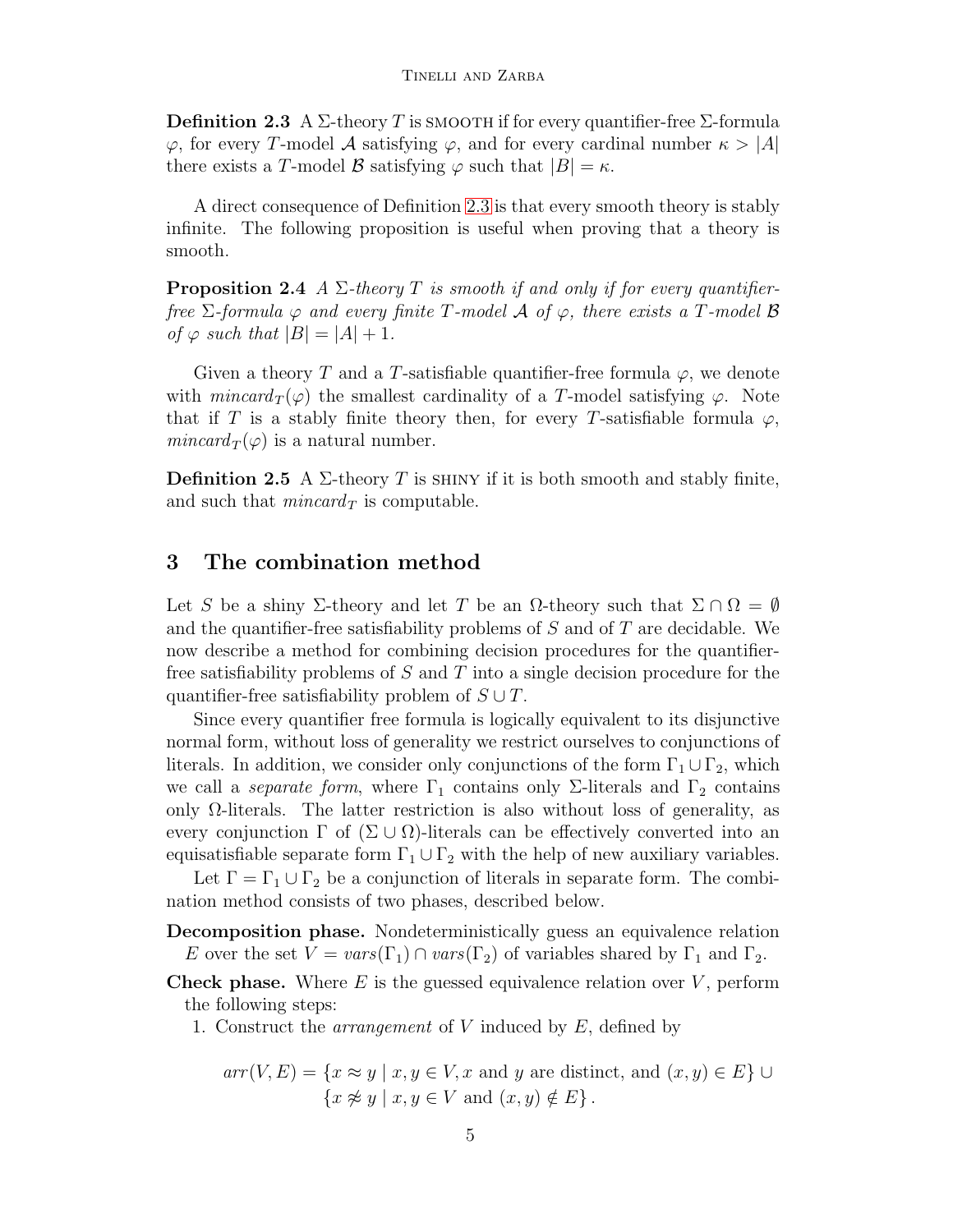- 2. If  $\Gamma_1 \cup arr(V, E)$  is S-satisfiable go to the next step; otherwise output fail.
- 3. Compute  $n = mincard_S(\Gamma_1 \cup arr(V, E)).$
- 4. Construct a set  $\delta_n$  of literals whose purpose is to force models with cardinality at least *n*. More precisely, let  $\delta_n = \{w_i \not\approx w_j \mid 1 \leq i < j \leq n\}$  $n\}$ , where  $w_1, \ldots, w_n$  are new variables not occurring in  $\Gamma_1 \cup \Gamma_2$ .
- 5. If  $\Gamma_2 \cup arr(V, E) \cup \delta_n$  is T-satisfiable output succeed; otherwise output fail.

In Section [5](#page-7-0) we will prove that (i) if the check phase outputs succeed for some equivalence relation E over V, then  $\Gamma$  is  $(S \cup T)$ -satisfiable, and (ii) if the check phase outputs fails for each equivalence relation  $E$  over  $V$ , then  $Γ$  is  $(S ∪ T)$ -unsatisfiable.

Our combination method differs from the Nelson-Oppen method as follows. In the check phase, the Nelson-Oppen method omits steps 3 and 4, and in step 5 it checks the T-satisfiability of  $\Gamma_2 \cup arr(V, E)$  only. Note that this is enough in the Nelson-Oppen method because there  $T$  is assumed to be stably infinite, and therefore the constraint  $\delta_n$  is guaranteed to hold.

Note that our method applies just as well in case  $T$  is stably-infinite.  $6$ However, if one knows that  $T$  is stably infinite, resorting to the original Nelson-Oppen method is more appropriate, as it lets one avoid the cost of computing  $mincard_S$ .

## <span id="page-5-0"></span>4 Examples

In this section we discuss two examples of theories that are not combinable with the Nelson-Oppen method but are combinable with ours. In both examples we combine the theory S of equality over a signature  $\Sigma$  with a non-stably infinite theory T over a signature  $\Omega$  disjoint from  $\Sigma$ . In the first case, T is not stably infinite because it only admits finite models. In the second case, T is not stably infinite even if it has infinite models. The examples are adapted from [\[14\]](#page-13-9) and [\[1\]](#page-12-5), respectively, where they are used to show that the Nelson-Oppen method is in fact incorrect on non-stably infinite theories.

**Example 4.1** Let  $\Sigma = \{f\}$  and  $\Omega = \{g\}$  be signatures, where f and g are distinct unary function symbols. Let  $S$  be the theory of equality over the signature  $\Sigma$ , and let T be an  $\Omega$ -theory such that all T-interpretations have cardinality at most two. Since  $T$  is not stably infinite, we cannot use the Nelson-Oppen combination method. But since  $S$  is shiny, we can use our method.

Let  $\Gamma = \Gamma_1 \cup \Gamma_2$ , where

 $\Gamma_1 = \{f(x) \not\approx f(y), f(x) \not\approx f(z)\}\$ and  $\Gamma_2 = \{g(y) \not\approx g(z)\}.$ 

<span id="page-5-1"></span> $6$  Recall that S is already stably infinite, since it is shiny.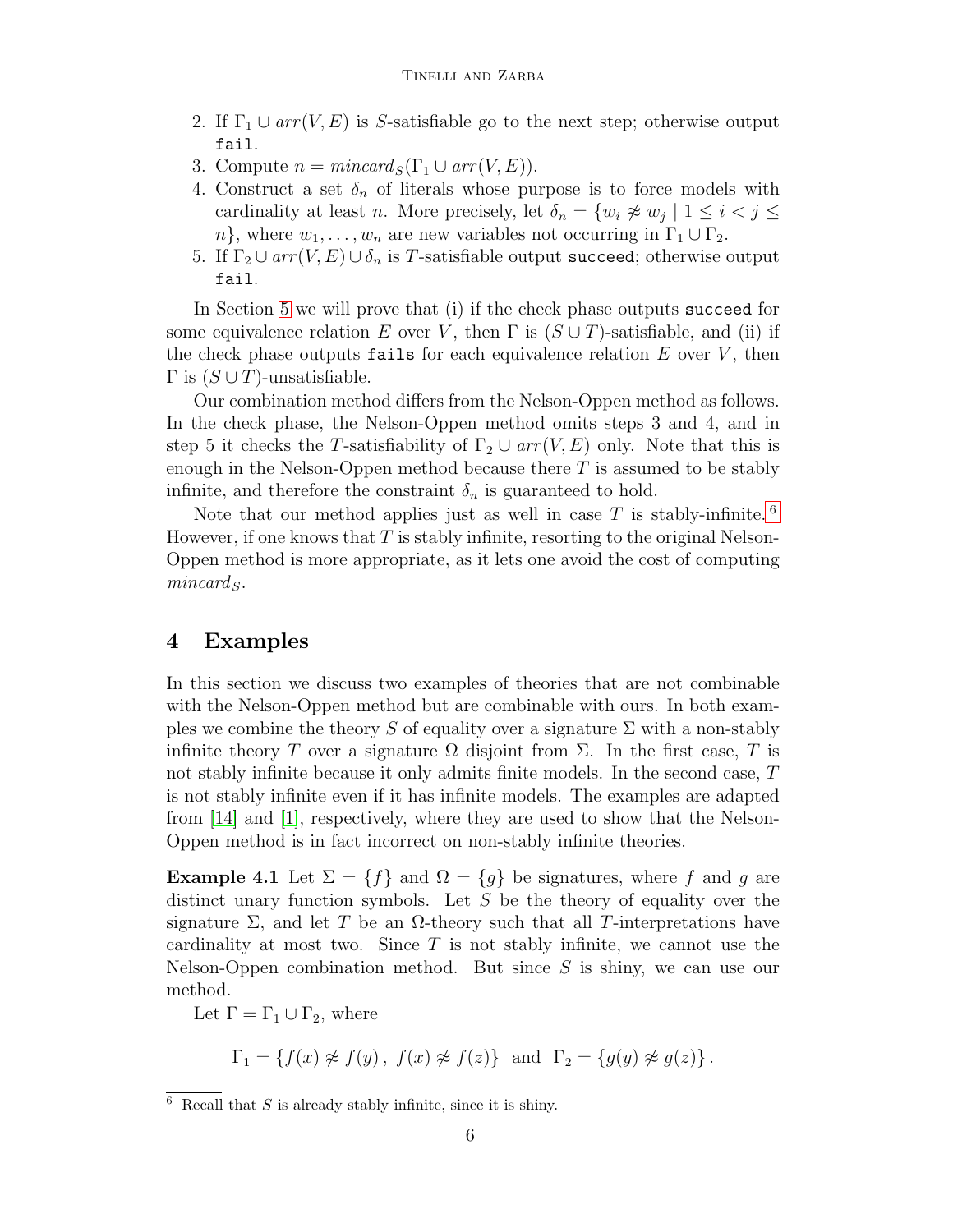Note that  $\Gamma$  is  $(S \cup T)$ -unsatisfiable. In fact,  $\Gamma$  implies  $x \not\approx y \land x \not\approx z \land y \not\approx z$ , and therefore every interpretation satisfying  $\Gamma$  must have cardinality at least three. Since every  $(S \cup T)$ -interpretation has at most two elements, it follows that  $\Gamma$  is  $(S \cup T)$ -unsatisfiable.

Let us apply our combination method to Γ. Since  $vars(\Gamma_1) \cap vars(\Gamma_2)$  =  $\{y, z\}$ , there are only two equivalence relations available for guessing: either  $(y, z) \in E$  or  $(y, z) \notin E$ .

If  $(y, z) \in E$  we have that  $\Gamma_1 \cup \{y \approx z\}$  is S-satisfiable and that  $\Gamma_2 \cup \{y \approx z\}$ is T-unsatisfiable. Thus, we will output fail when reaching step 4 of the check phase.

If instead  $(y, z) \notin E$  then  $\Gamma_1 \cup \{y \not\approx z\}$  is S-satisfiable. In addition, we have  $mincard_S(\Gamma_1 \cup \{y \not\approx z\}) = 3.$  To see this, first observe that  $\Gamma_1 \cup \{y \not\approx z\}$  implies  $x \not\approx y \land x \not\approx z \land y \not\approx z$ , and therefore  $mincard_S(\Gamma_1 \cup \{y \not\approx z\}) \geq 3$ . In addition, we can construct an interpretation A of cardinality 3 satisfying  $\Gamma_1 \cup \{y \not\approx z\}$ by letting  $A = \{a_1, a_2, a_3\}, x^{\mathcal{A}} = a_1, y^{\mathcal{A}} = a_2, z^{\mathcal{A}} = a_3$ , and  $f^{\mathcal{A}}(a) = a$ , for each  $a \in A$ .<sup>[7](#page-6-0)</sup> In the third step of the check phase we introduce three new variables  $w_1, w_2, w_3$ , and construct  $\delta_3$  as the set  $\{w_1 \not\approx w_2, w_1 \not\approx w_3, w_2 \not\approx w_3\}.$ Since  $\Gamma_2 \cup \{y \not\approx z\} \cup \delta_3$  is T-unsatisfiable, in the fourth step we output fail. We can therefore declare that  $\Gamma$  is  $(S \cup T)$ -unsatisfiable.

**Example 4.2** Let  $\Sigma = \{k\}$  and  $\Omega = \{f, g, h\}$  be signatures, where k, f and q are distinct unary function symbols. Let  $S$  be again the theory of equality over the signature  $\Sigma$ , and let T be the following equational theory:

$$
T = \left\{ \begin{aligned} (\forall x)(\forall y)(x \approx f(g(x), g(y))), \\ (\forall x)(\forall y)(f(g(x), h(y)) \approx y) \end{aligned} \right\}
$$

.

Using simple term rewriting arguments, it is possible to show that  $T$  admits models of cardinality greater than one, and so admits models of infinite cardinality.<sup>[8](#page-6-1)</sup> However,  $T$  is not stably infinite.

In fact, consider the set quantifier-free formula  $g(z) \approx h(z)$ . This formula is T-satisfiable because both the formula and  $T$  admit a trivial model, that is, a model with just one element. Now let A be any T-model of  $g(z) \approx h(z)$ , let  $a_0 = z^{\mathcal{A}}$ , and let  $a \in A$ . Because of T's axioms, we have that

$$
a = f^{\mathcal{A}}(g^{\mathcal{A}}(a), g^{\mathcal{A}}(a_0)) = f^{\mathcal{A}}(g^{\mathcal{A}}(a), h^{\mathcal{A}}(a_0)) = a_0.
$$

Given that a is arbitrary, this entails that  $|A| = 1$ . Thus,  $q(z) \approx h(z)$  is only satisfiable in trivial models of  $T$ , and therefore the theory  $T$  is not stably infinite.

For an application of our combination method to S and T, let  $\Gamma = \Gamma_1 \cup \Gamma_2$ ,

<span id="page-6-0"></span><sup>&</sup>lt;sup>7</sup> We will see how to effectively compute  $mincard_S$  in Section [6.](#page-8-0)

<span id="page-6-1"></span><sup>8</sup> This is because the set of models of an equational theory is closed under direct products.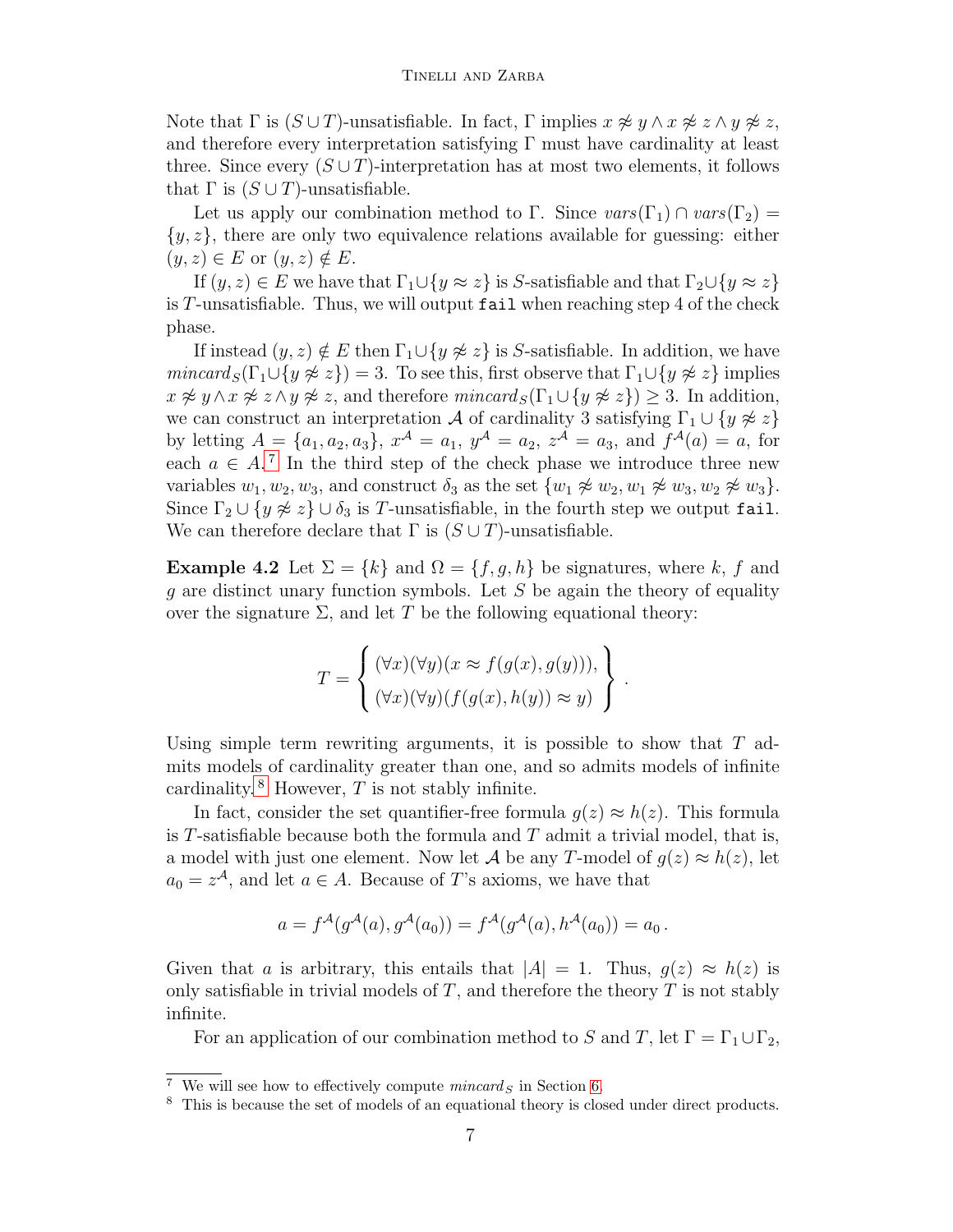where

$$
\Gamma_1 = \{g(z) \approx h(z)\}\
$$
and  $\Gamma_2 = \{k(z) \not\approx z\}.$ 

The conjunction  $\Gamma$  is  $(S \cup T)$ -unsatisfiable, because  $g(z) \approx h(z)$  is satisfiable only in trivial models of  $S\cup T$  (for being satisfiable only in trivial models of T, as seen above), while  $k(z) \not\approx z$  is clearly satisfiable only in non-trivial models of  $S \cup T$ .

Let us apply our combination method to Γ. Since  $vars(\Gamma_1) \cap vars(\Gamma_2)$  =  $\{z\}$ , in the check phase there are no equivalence relations to examine, therefore we generate the empty arrangement. Clearly,  $\Gamma_1$  is S-satisfiable, and in models of cardinality at least 2. Therefore, we have that  $mincard_S(\Gamma_1) = 2$ .

In the third step of the check phase, we then compute  $\delta_2$  as the set  $\{w_1 \not\approx\}$  $w_2$ } for some fresh variables  $w_1, w_2$ . For what we argued above,  $\Gamma_2 \cup \delta_2$  is T-unsatisfiable, so in the fourth step we output fail, as needed.

#### <span id="page-7-0"></span>5 Correctness

In this section we prove that our combination method is correct.

Clearly, our combination method is terminating. This follows from the fact that, since there is only a finite number of equivalence relations over a finite set V of variables, the nondeterministic decomposition phase is finitary. Thus, we only need to prove that our method is also partially correct.

We will use the following theorem which is a special case of a more general combination result given in [\[15\]](#page-13-3) for theories with possibly non-disjoint signatures. A direct proof of this theorem can be found in [\[7\]](#page-12-7).

<span id="page-7-1"></span>Theorem 5.1 (Combination Theorem for Disjoint Signatures) Let  $\Phi_i$ be a set of  $\Sigma_i$ -formulae, for  $i = 1, 2$ , and let  $\Sigma_1 \cap \Sigma_2 = \emptyset$ .

Then  $\Phi_1 \cup \Phi_2$  is satisfiable if and only if there exists an interpretation A satisfying  $\Phi_1$  and an interpretation **B** satisfying  $\Phi_2$  such that:

(*i*)  $|A| = |B|$ ,

(ii)  $x^{\mathcal{A}} = y^{\mathcal{A}}$  if and only if  $x^{\mathcal{B}} = y^{\mathcal{B}}$ , for every  $x, y \in vars(\Phi_1) \cap vars(\Phi_2)$ .

The following proposition proves that our method is partially correct.

<span id="page-7-2"></span>**Proposition 5.2** Let S be a shiny  $\Sigma$ -theory and let T be an  $\Omega$ -theory such that  $\Sigma \cap \Omega = \emptyset$ . Let  $\Gamma_1$  be a conjunction of  $\Sigma$ -literals and  $\Gamma_2$  a conjunction of  $\Omega$ -literals. Where  $V = vars(\Gamma_1) \cap vars(\Gamma_2)$ , the following are equivalent:

- (i)  $\Gamma_1 \cup \Gamma_2$  is  $(S \cup T)$ -satisfiable.
- (ii) There exists an equivalence relation E over V such that  $\Gamma_1 \cup arr(V, E)$  is S-satisfiable and  $\Gamma_2 \cup arr(V, E) \cup \delta_n$  is T-satisfiable, with  $n = mincard_S(\Gamma_1 \cup$  $arr(V, E)$ .

**Proof.**  $(1 \Rightarrow 2)$ . Assume that  $\Gamma_1 \cup \Gamma_2$  is  $(S \cup T)$ -satisfiable, and let F be one of its  $(S \cup T)$ -models. Let  $E = \{(x, y) \mid x, y \in V \text{ and } x^{\mathcal{F}} = y^{\mathcal{F}}\}.$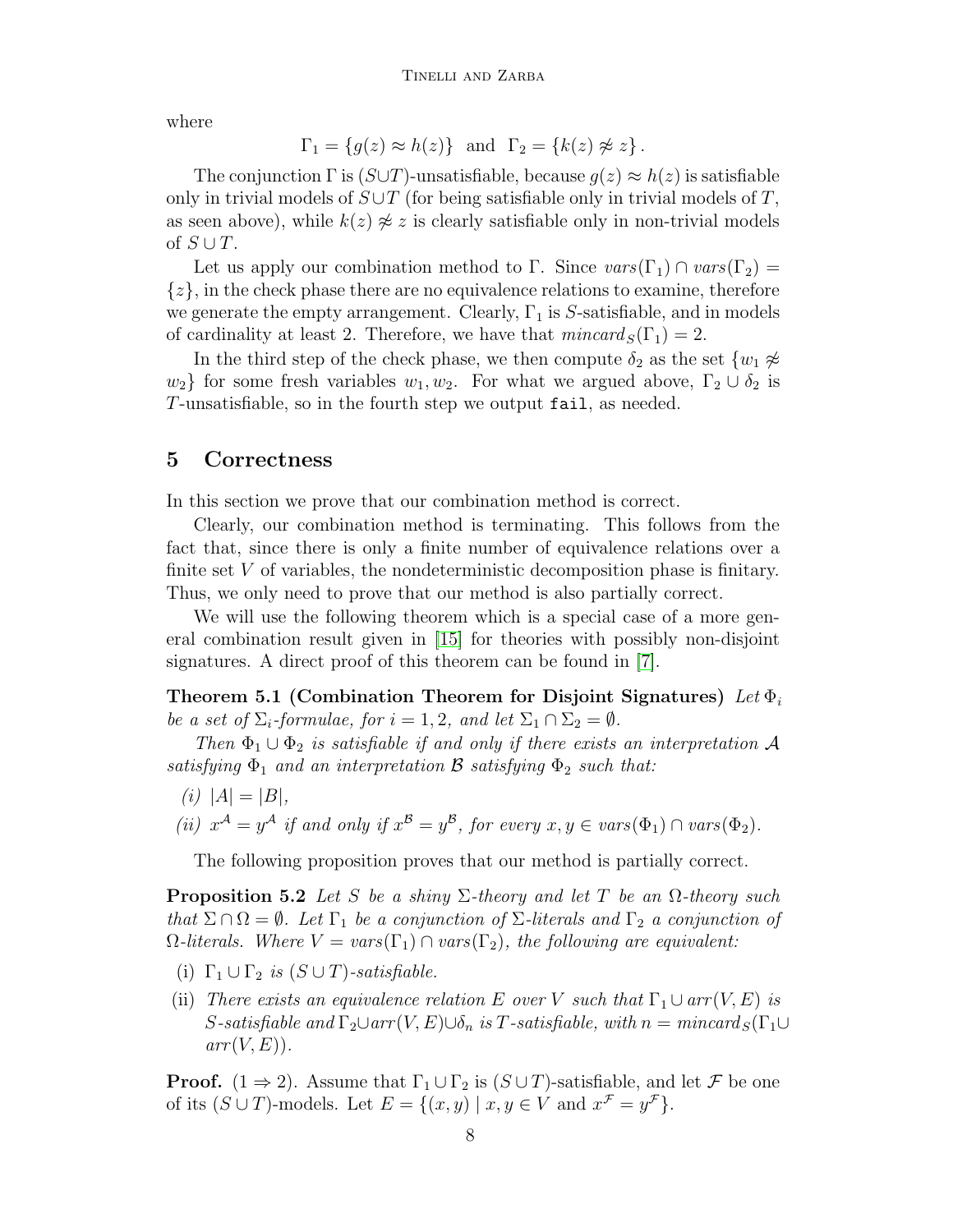Clearly, F is an  $(S \cup T)$ -model of  $\Gamma_1 \cup \Gamma_2 \cup arr(E, V)$ . It follows that F is also an S-model of  $\Gamma_1 \cup arr(E, V)$ . In addition, F is a T-model of  $\Gamma_2 \cup arr(E, V)$ . Let  $\kappa = |F|$ , and let  $n = mincard_S(\Gamma_1 \cup arr(V, E))$ . By definition of mincards, we have  $n \leq \kappa$ , which implies that F is also a T-model of  $\Gamma_2 \cup arr(E, V) \cup \delta_n$ .

 $(2 \Rightarrow 1)$ . Let  $V_1 = vars(\Gamma_1)$  and  $V_2 = vars(\Gamma_2 \cup \delta_n)$ , and observe that  $V_1 \cap V_2 =$ V. Assume there is an equivalence relation E of V such that  $\Gamma_1 \cup arr(V, E)$  is S-satisfiable and  $\Gamma_2 \cup arr(V, E) \cup \delta_n$  is T-satisfiable, where  $n = mincard_S(\Gamma_1 \cup$  $arr(V, E)$ . Then there exist an S-model A of  $\Gamma_1 \cup arr(V, E)$  and a T-model  $\mathcal B$  of  $\Gamma_2 \cup arr(V, E) \cup \delta_n$ .

Since B satisfies  $\delta_n$ , we have  $|B| \geq n$ . Thus, by the smoothness of S, we can assume without loss of generality that  $|A| = |B|$ . In addition, because both A and B satisfy  $arr(V, E)$ , we have that  $x^{\mathcal{A}} = y^{\mathcal{A}}$  if and only if  $x^{\mathcal{B}} = y^{\mathcal{B}}$ , for all  $x, y \in V$ . By Theorem [5.1,](#page-7-1)  $S \cup T \cup \Gamma_1 \cup \Gamma_2 \cup arr(V, E) \cup \delta_n$  is satisfiable. Thus,  $\Gamma_1 \cup \Gamma_2$  is  $(S \cup T)$ -satisfiable.  $\Box$ 

Combining Proposition [5.2](#page-7-2) with the fact that our combination method is terminating, we obtain the following decidability result.

**Theorem 5.3** Let S be a shing  $\Sigma$ -theory and let be T an  $\Omega$ -theory such that  $\Sigma \cap \Omega = \emptyset$ . If the quantifier-free satisfiability problems of S and of T are decidable, then the quantifier-free satisfiability problem of  $S \cup T$  is also decidable.

## <span id="page-8-0"></span>6 The theory of equality

It is known that the theory of equality (over an arbitrary signature) is stably infinite and has a decidable quantifier-free satisfiability problem [\[10\]](#page-13-10). We show here that it is also shiny.

We will use the following basic lemma of model theory [\[5\]](#page-12-6).

<span id="page-8-1"></span>**Lemma 6.1** Let  $A, B$  be two interpretations such that there is an embedding of A into B, and let  $\varphi$  be a quantifier-free formula. Then  $\varphi$  is satisfied by A *if and only if it is satisfied by*  $\mathcal{B}$ *.* 

<span id="page-8-2"></span>**Proposition 6.2** Let  $\varphi$  be a quantifier-free formula, and let A be a finite model of  $\varphi$ . Then there exists a model  $\mathcal{B}$  of  $\varphi$  such that  $|B| = |A| + 1$ .

**Proof.** Let  $k = |A|$ . We construct a  $\Sigma$ -model  $\beta$  of  $\varphi$  such that  $|B| = k + 1$ as follows. Let  $B = A \cup \{b\}$ , where  $b \notin A$ . Then, fix an arbitrary element  $a_0 \in B$ , and let

• for variables and constants:  $u^B = u^A$ ,

• for function symbols of arity  $n$ :

$$
f^{B}(a_1,\ldots,a_n) = \begin{cases} f^{A}(a_1,\ldots,a_n), & \text{if } a_1,\ldots,a_n \in A, \\ a_0, & \text{otherwise,} \end{cases}
$$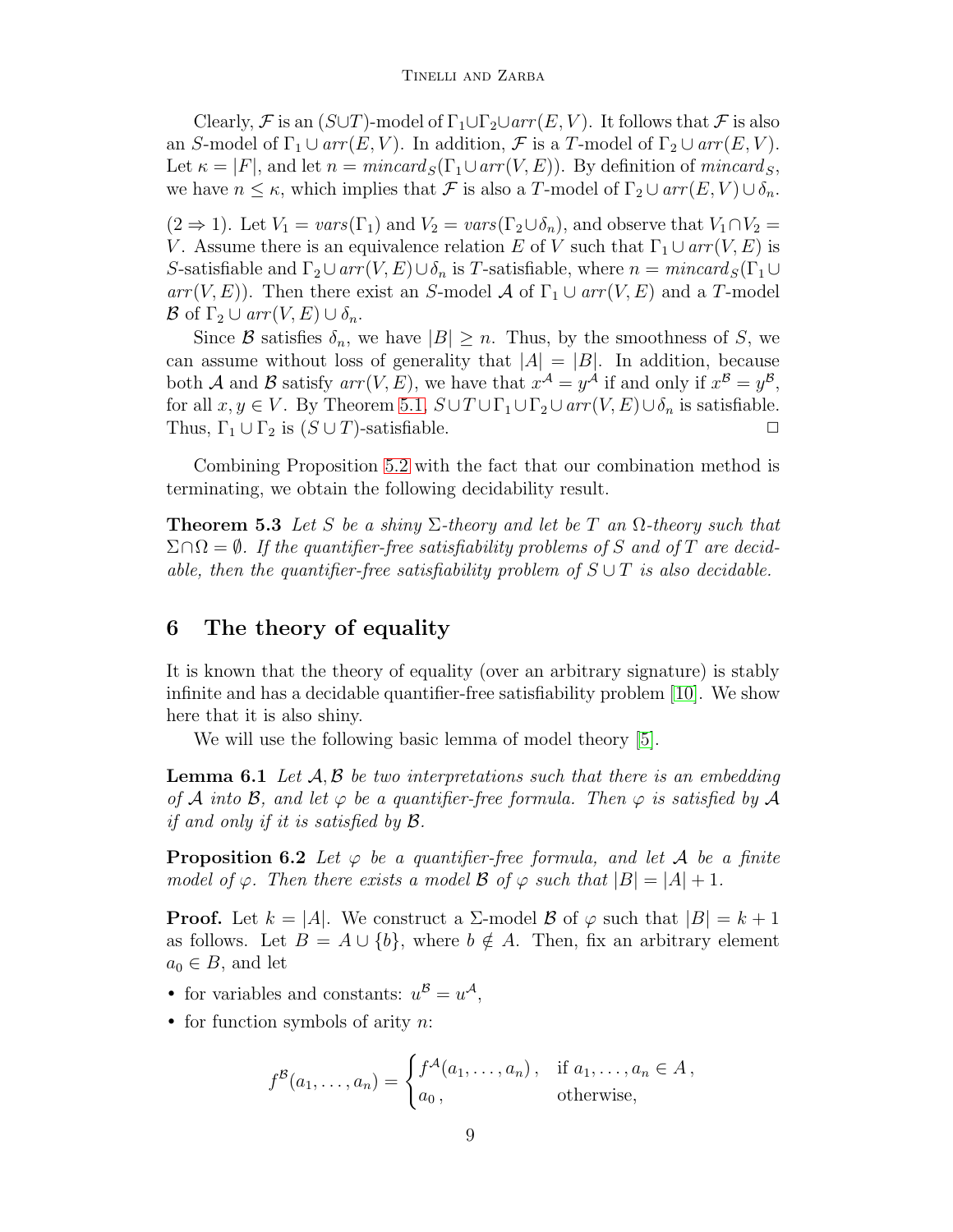```
Input: An S-satisfiable conjunction Γ of Σ-literals
Output: mincard_S(\Gamma)1: if \Gamma is empty then
 2: return 1
 3: else
 4: U \leftarrow \text{TERMS}(\Gamma)5: Γ
       \Gamma'\leftarrow \Gamma6: for s, t \in U do
 7: if \Gamma' \cup \{s \approx t\} is S-satisfiable then
 8: \Gamma' \leftarrow \Gamma' \cup \{ s \approx t \}9: end if
10: end for
11: E \leftarrow \{(s, t) \mid s \approx t \in \Gamma'\}12: C \leftarrow \text{CONG-CLOSURE}(E)13: return CARD(U/C)14: end if
```
Fig. 1: A procedure for  $mincard_S$ .

<span id="page-9-0"></span>• for predicate symbols of arity  $n$ :

$$
(a_1, \ldots, a_n) \in P^{\mathcal{B}} \iff a_1, \ldots, a_n \in A \text{ and } (a_1, \ldots, a_n) \in P^{\mathcal{A}}.
$$

We have  $|B| = k+1$ . In addition, the map  $h : A \to B$  defined by  $h(a) = a$ , for each  $a \in A$ , is an embedding of A into B. Since A satisfies  $\varphi$ , by Lemma [6.1](#page-8-1) it follows that B also satisfies  $\varphi$ .

Combining Propositions [2.4](#page-4-2) and [6.2,](#page-8-2) we obtain the smoothness of the theory of equality.

#### **Proposition 6.3** For every signature  $\Sigma$ , the  $\Sigma$ -theory of equality is smooth.

Next, we show that  $mincard_S(\varphi)$  is computable when S is the theory of equality. A procedure that computes  $mincard_S$  is given in Figure [1.](#page-9-0)

In the procedure, the function TERMS returns the set of all terms and subterms occurring in its input Γ. For instance, if  $\Gamma = \{f(g(x)) \approx g(f(y))\}$ then TERMS(Γ) returns the set  $\{x, g(x), f(g(x)), y, f(y), g(f(y))\}$ . The function cong-closure computes the congruence closure of the binary relation E over the signature of  $\Gamma$ .<sup>[9](#page-9-1)</sup>  $U/c$  denotes the quotient of U with respect to the congruence relation C.

Both C and  $U/c$  can be computed using any standard congruence closure algorithm [\[9\]](#page-13-11). The complexity of such algorithms is (no more than)  $\mathcal{O}(n^2)$ , where n is the cardinality of  $U$ . The test in line 7 can be performed by the same congruence closure algorithm used for computing C. Since the procedure in Figure [1](#page-9-0) is clearly terminating, it then follows that its complexity is  $\mathcal{O}(n^4)$ .

We show below that the procedure is also partially correct.

<span id="page-9-2"></span><span id="page-9-1"></span><sup>&</sup>lt;sup>9</sup> Given a binary relation  $E$ , the congruence closure of  $E$  is the smallest congruence  $C$ containing E.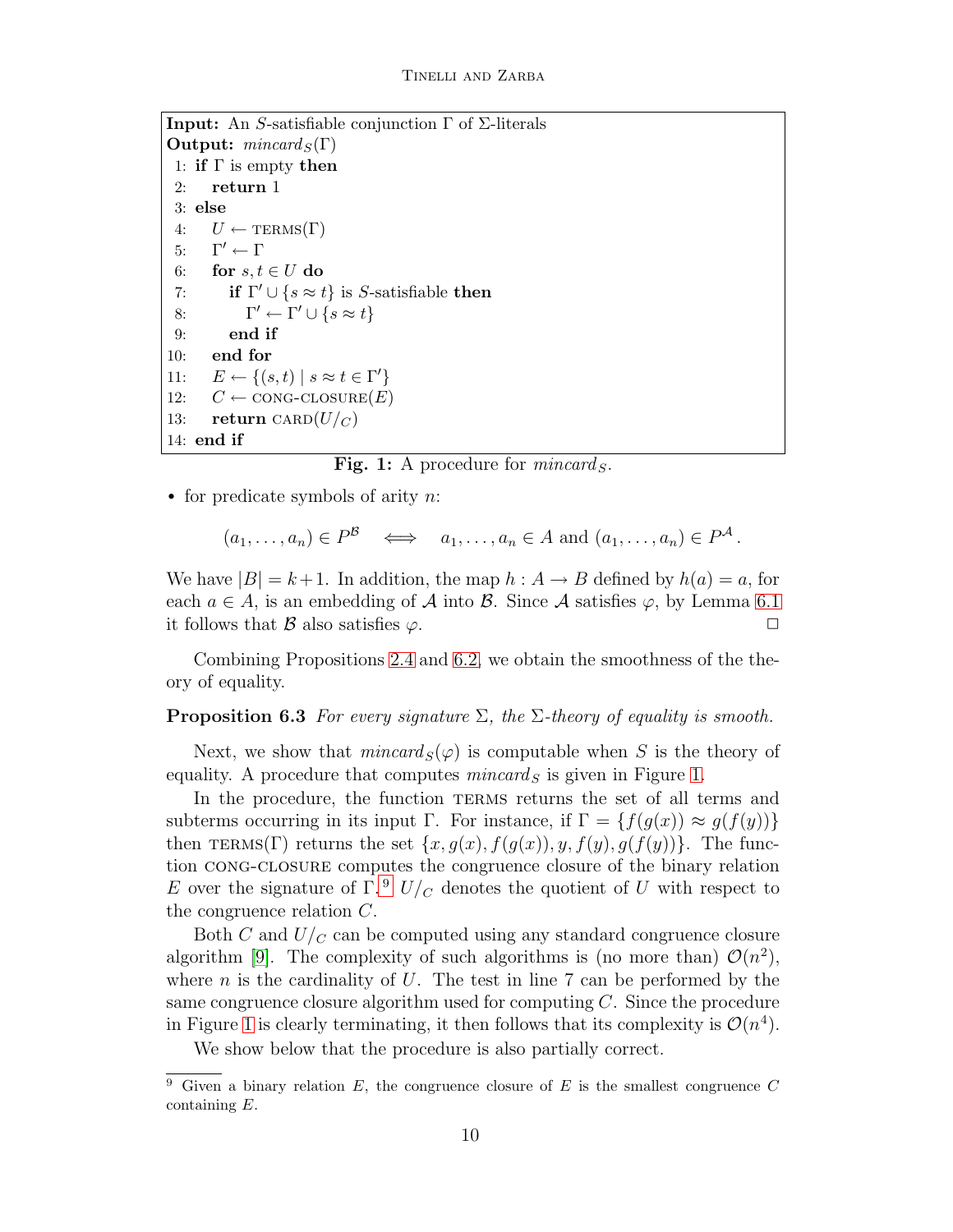**Proposition 6.4** For every input  $\Gamma$ , the procedure shown in Figure [1](#page-9-0) returns  $mincard_S(\Gamma)$ .

**Proof.** If  $\Gamma$  is empty then  $\Gamma$  is satisfied by every interpretation. Thus, in this case the procedure returns the correct value  $mincard_S(\Gamma) = 1$ .

Let us consider the case in which  $\Gamma$  is not empty. Let U,  $\Gamma'$ , E, and C be as computed by the procedure. Moreover, let  $k$  be the value returned in line 13. Note that  $\Gamma'$  is S-satisfiable, and that  $\Gamma \subseteq \Gamma'$ . Thus, every model of  $Γ'$  is also a model of Γ. Finally, since Γ is not empty, then U is also not empty. It follows that the quotient  $U/c$  is not empty, hence  $k \geq 1$ .

Let A be any model of  $\Gamma'$ , and consider the set  $B = \{t^A | t \in U\}.$ 

We claim that  $|B| = k$ . To see this, suppose, for a contradiction, that  $|B| \neq k$ . Assume first that  $|B| < k$ . Since k is equal to the number of equivalence classes of C, there exist two terms  $s, t \in U$  such that  $(s, t) \notin C$ and  $s^{\mathcal{A}} = t^{\mathcal{A}}$ . But then  $\Gamma' \cup \{s \approx t\}$  is satisfied by A, which implies that  $s \approx t \in \Gamma'$ . It follows that  $(s, t) \in E$ , and therefore  $(s, t) \in C$ , a contradiction.

Next, suppose that  $|B| > k$ . Then there exist distinct terms  $t_1, \ldots, t_n$ , with  $n > k$ , such that  $t_i^{\mathcal{A}} \neq t_j^{\mathcal{A}}$ , for  $i < j$ . Since C is the congruence closure of E, it follows that, for every term  $s, t$ , if  $(s, t) \in C$  then  $s^{\mathcal{A}} = t^{\mathcal{A}}$ . But then, for every term  $s, t$ , if  $s^{\mathcal{A}} \neq t^{\mathcal{A}}$  then  $(s, t) \notin C$ . Thus,  $(t_i, t_j) \notin C$ , for  $i < j$ . It follows that  $C$  has more than  $k$  equivalence classes, a contradiction.

Since  $|B| = k$ , by the generality of A, we can conclude that every model of  $\Gamma$  has at least k elements.

We now construct a model  $\beta$  of  $\Gamma$  with domain B. The proposition's claim will then follow from the fact that  $|B| = k$ .

Let  $b$  be some element of  $B$ . We define

• for variables and constants:

$$
u^{\mathcal{B}} = \begin{cases} u^{\mathcal{A}}, & \text{if } u^{\mathcal{A}} \in B, \\ b, & \text{otherwise}, \end{cases}
$$

• for function symbols of arity  $n$ :

$$
f^{\mathcal{B}}(b_1,\ldots,b_n) = \begin{cases} f^{\mathcal{A}}(b_1,\ldots,b_n), & \text{if } f^{\mathcal{A}}(b_1,\ldots,b_n) \in B, \\ b, & \text{otherwise,} \end{cases}
$$

• for predicate symbols of arity  $n$ :

$$
(b_1,\ldots,b_n)\in P^{\mathcal{B}}\iff (b_1,\ldots,b_n)\in P^{\mathcal{A}}.
$$

By structural induction, one can show that  $t^{\mathcal{B}} = t^{\mathcal{A}}$  for all terms  $t \in U$ , and that  $\ell^{\mathcal{B}} = \ell^{\mathcal{A}}$  for all literals  $\ell \in \Gamma'$ . It follows that  $\mathcal{B}$  satisfies  $\Gamma'$ . Since  $\Gamma \subseteq \Gamma'$ ,  $\mathcal{B}$  also satisfies  $\Gamma$ .

<span id="page-10-0"></span>As an immediate corollary of Proposition [6.4,](#page-9-2) we obtain the following result.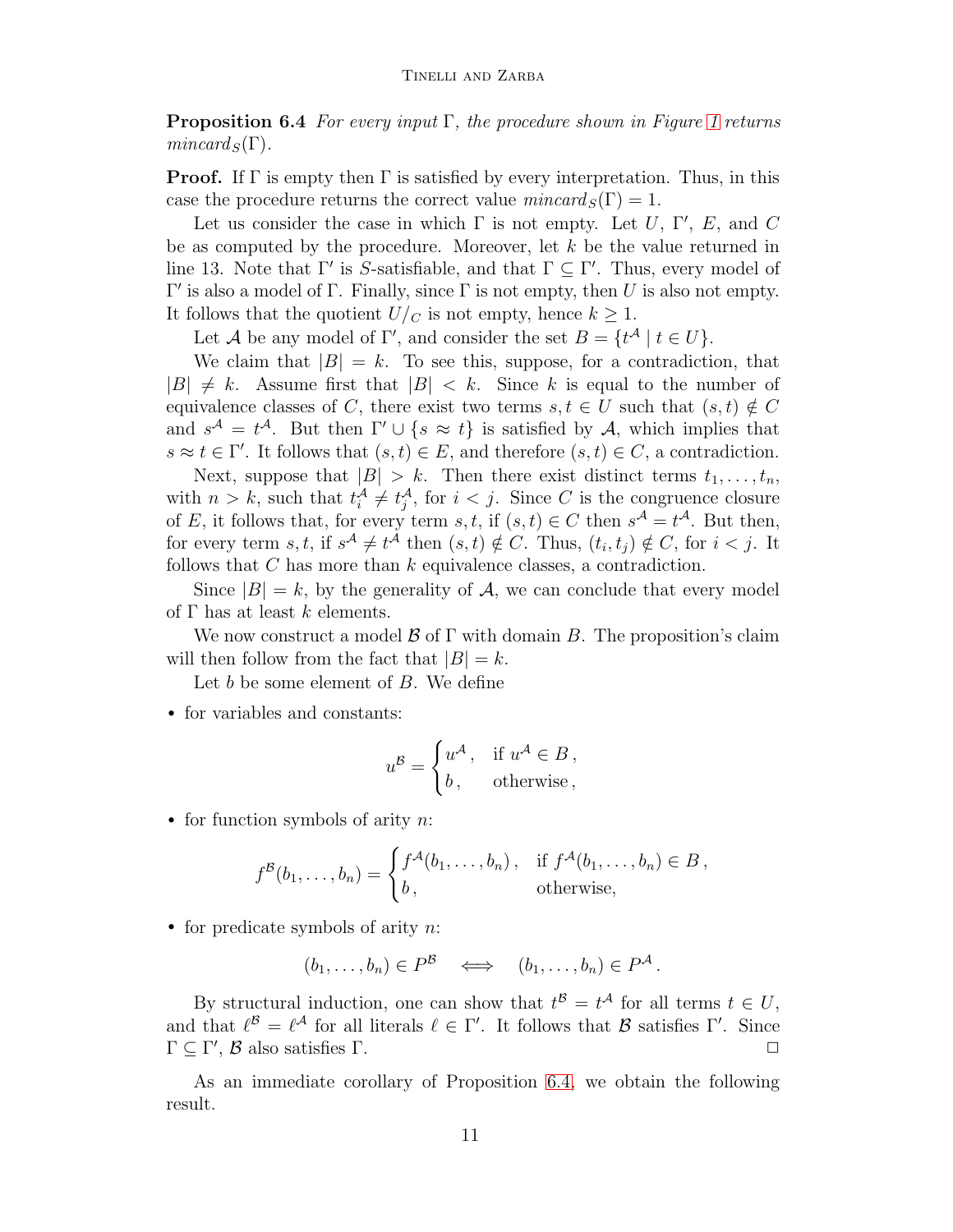**Proposition 6.5** For every signature  $\Sigma$ , the  $\Sigma$ -theory of equality is stably finite.

Putting together Propositions [2.4,](#page-4-2) [6.4,](#page-9-2) and [6.5,](#page-10-0) we obtain the shininess of the theory of equality.

<span id="page-11-1"></span>**Proposition 6.6** For every signature  $\Sigma$ , the  $\Sigma$ -theory of equality is shiny.

Proposition [6.6](#page-11-1) is relevant because, together with our combination method in Section [3,](#page-4-1) it tells us that any procedure that decides the quantifier-free satisfiability problem for a  $\Sigma$ -theory T can be extended to accept inputs  $\Gamma$ containing arbitrary free symbols in addition to the symbols in  $\Sigma$ .

This fact was already known for theories  $T$  that are universal [\[11\]](#page-13-1). It was also known for theories T that are stably-infinite, since in this case one can use the Nelson-Oppen method to combine the decision procedure for T with one for the theory of equality over the symbols of  $\Gamma$  that are not in  $\Sigma$ . Thanks to Proposition [6.6](#page-11-1) and our combination method, we are able to lift the universal and/or stable-infiniteness requirement for T altogether.

More formally, we have the following theorem.

**Theorem 6.7** Let T be a  $\Sigma$ -theory such that the quantifier-free satisfiability problem of T is decidable. Then, for every signature  $\Omega \supset \Sigma$ , the quantifier-free satisfiability problem of T with respect to  $\Omega$ -formulae is decidable.

## <span id="page-11-0"></span>7 Conclusion

We have addressed the problem of extending the Nelson-Oppen combination method to pairs of theories that are not stably infinite. We provided a modification of the Nelson-Oppen method in which it is possible to lift the stable infiniteness requirement from one theory, provided that the other one satisfies a stronger condition, which we called shininess.

Examples of shiny theories include the theory of equality, the theory of partial orders, and the theory of total orders.

In particular, the shininess of the theory of equality yields an interesting useful result: Any decision procedure for the quantifier-free satisfiability problem of a theory  $T$  can be extended to accept input formulae over an arbitrary signature. The usefulness of this result stems from the fact that, in practice, satisfiability problems in a theory T often contain free function symbols in addition to the original symbols of  $T$ . These function symbols are typically introduced by skolemization or abstraction processes. Our result says that these symbols can be always dealt with properly, no matter what  $T$  is.

The Nelson-Oppen method is applicable to an arbitrary number of stably infinite and pairwise signature-disjoint theories. Similarly, our method can be extended to the combination of one arbitrary theory and  $n > 1$  shiny theories, all pairwise signature-disjoint. In is unlikely that our method can be extended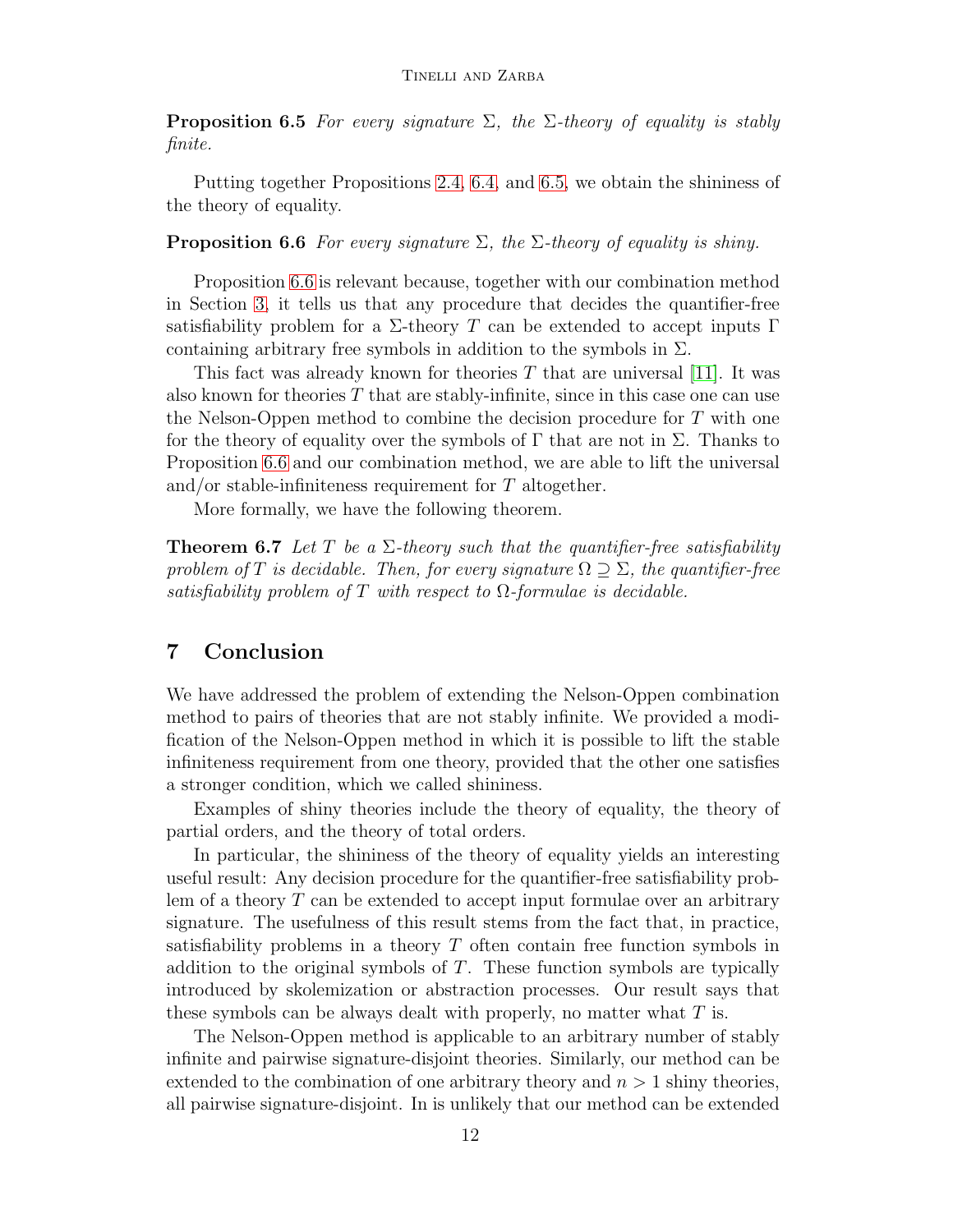to allow more than one arbitrary theory. In fact, if this were the case, we would be able to combine two arbitrary theories.

The correctness proof of both the Nelson-Oppen method and our method relies on the Combination Theorem for Disjoint Theories (Theorem [5.1\)](#page-7-1). That theorem requires that the two parts of a separate form of an input formula be satisfied in models of the respective theories having the same cardinality. This requirement is impossible to check in general [\[15\]](#page-13-3). Considering only stably infinite theories, as done in the original method, allows one to completely forgo the check, because stably infinite theories always satisfy it. Our method deals with the cardinality requirement by assuming enough on one theory, the shiny one, so that a simpler cardinality check, the one represented by  $\delta_n$ , can be performed on the other.

We plan to continue our research on relaxing the stable infiniteness requirement by aiming at finding general sufficient conditions for shininess, and at identifying additional specific examples of shiny theories.

## <span id="page-12-5"></span>References

- [1] Baader, F. and C. Tinelli, A new approach for combining decision procedures for the word problem, and its connection to the Nelson-Oppen combination method, in: W. McCune, editor, Automated Deduction – CADE-14, Lecture Notes in Computer Science 1249 (1997), pp. 19–33.
- <span id="page-12-2"></span>[2] Craigen, D., S. Kromodimoeljo, I. Meisels, B. Pase and M. Saaltink, EVES: An overview, in: S. Prehen and H. Toetenel, editors, Formal Software Development Methods, Lecture Notes in Computer Science 552 (1991), pp. 389–405.
- <span id="page-12-1"></span>[3] Detlefs, D. L., K. R. M. Leino, G. Nelson and J. B. Saxe, Extended static checking, Technical Report 159, Compaq System Research Center (1998).
- <span id="page-12-6"></span><span id="page-12-4"></span>[4] Ghilardi, S., Quantifier elimination and provers integration, Electronic Notes in Theoretical Computer Science 86 (2003).
- <span id="page-12-3"></span>[5] Hodges, W., "A Shorter Model Theory," Cambridge University Press, 1997.
- [6] Levy, B., I. Filippenko, L. Marcus and T. Menas, Using the state delta verification system (SDVS) for hardware verification, in: T. F. Melham, V. Stavridou and R. T. Boute, editors, Theorem Prover in Circuit Design: Theory, Practice and Experience (1992), pp. 337–360.
- <span id="page-12-7"></span>[7] Manna, Z. and C. G. Zarba, Combining decision procedures, in: Formal Methods at the Cross Roads: From Panacea to Foundational Support, Lecture Notes in Computer Science (2003), to appear.
- <span id="page-12-0"></span>[8] Nelson, G. and D. C. Oppen, *Simplification by cooperating decision procedures*, ACM Transactions on Programming Languages and Systems 1 (1979), pp. 245– 257.